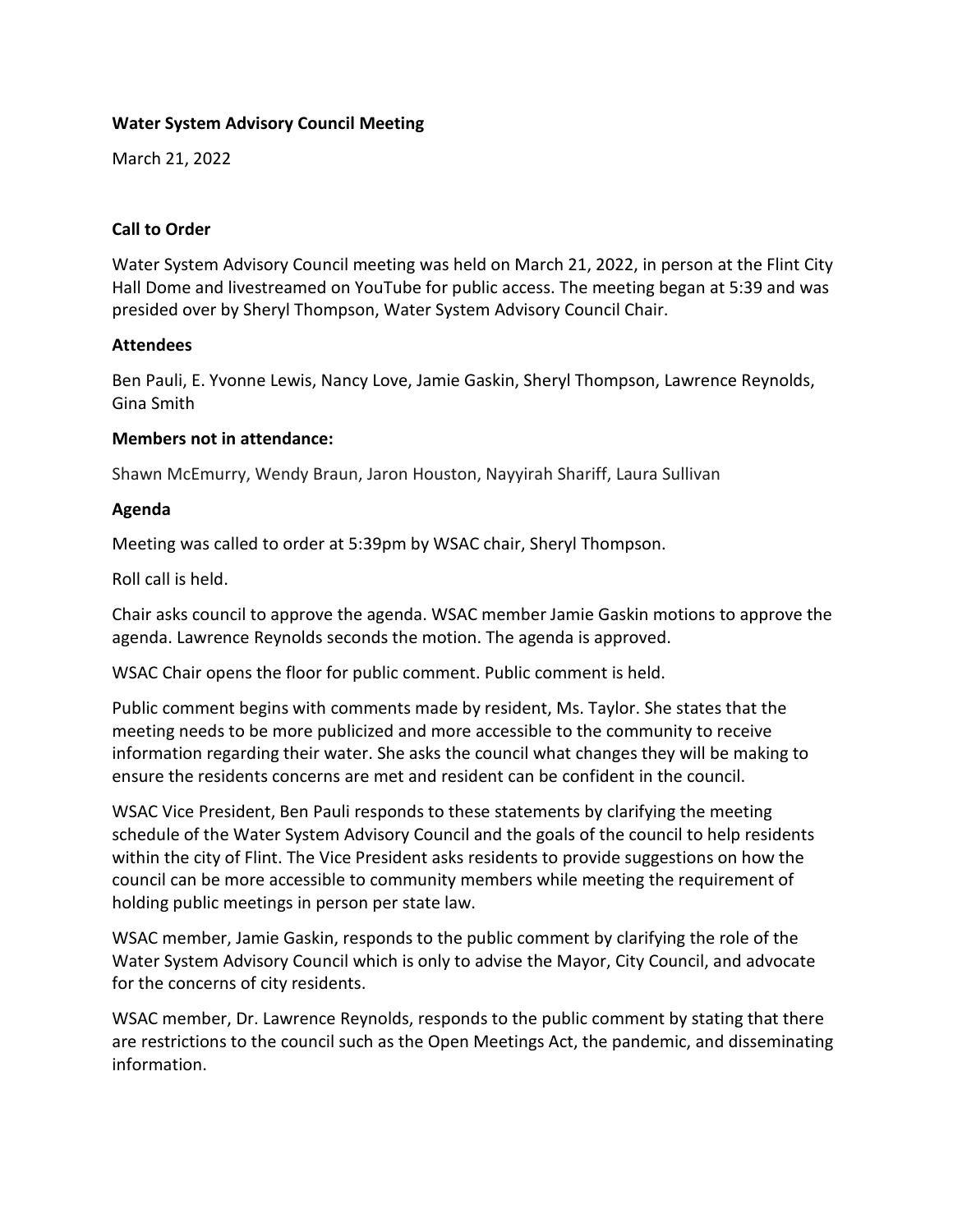Another resident, Pastor Threllkell, makes a public comment explaining how the Flint Water Crisis has affected the city and its residents for seven years. He was extremely concerned about how many people do not know about this meeting and its purpose.

WSAC members respond to the resident's concern regarding councilmember involvement and what the purpose of the council is.

Another resident makes a public comment expressing concerns about the marketing of these meeting and the need for the public to be aware about these meetings and the opportunity for public comment.

Another resident makes a public comment about the high price of water bills and water sampling. He is frustrated with the process of waiting for results and how much his water bill for water that he is not using.

WSAC Vice President explains that residents can direct their questions the Public Works Directors who is in attendance. Director Mike Brown provides resources to residents in attendance**. The first is for water emergencies line, 810) 766-7202, which is manned 24/7. The second line for sewer emergencies is (810) 766-7079. If WSAC members or residents have any questions pertaining to water and sewer related issues, they should email water@cityofflint.com. For all questions, DPW will answer as soon as they can.**

WSAC members ask DPW Director, Mike Brown, about water testing options for residents in the city of Flint. Residents can receive a water test kit from Flint City Hall at the Information Desk and receive results after a couple weeks. Water can be tested as frequently as they need to and if any issues occur, they can direct questions to EGLE and the Flint Water Plant.

Another resident makes a public comment expressing gratitude for the Water System Advisory Council. They explain that this a positive atmosphere to allow residents to hold elected officials responsible, advocate for better infrastructure for water and sewer lines in the city, and to properly represent residents and their concerns.

Another resident makes a public comment asking about ARPA funds and where that money will go for residents. WSAC Chair explains that this meeting is not to discuss those funds and suggests that a City Council member should attend a meeting to explain their process to the public.

WSAC Chair end public comment and transitions the meeting to introduce DPW Director, Mike Brown. Mike Brown presents updates to the WSAC and the public regarding water blending and water conservation mandate. During the presentation, the DPW Director explained the timeline of transitioning to the secondary pipeline.

WSAC Chair thanks the DPW Director for his presentation and transitions the meeting to MDHHS to present an update for their Water Testing Program. MDHHS provided insight into their methods for water sampling and presented the data collected from their program. In the last round they sampled a total of 55 homes within the city of Flint. **Residents can access the results found in each round of sampling on the Taking Action on Flint Water website [\(www.michigan.gov/flintwater\)](http://www.michigan.gov/flintwater) under the Community Results tab**. During the presentation,